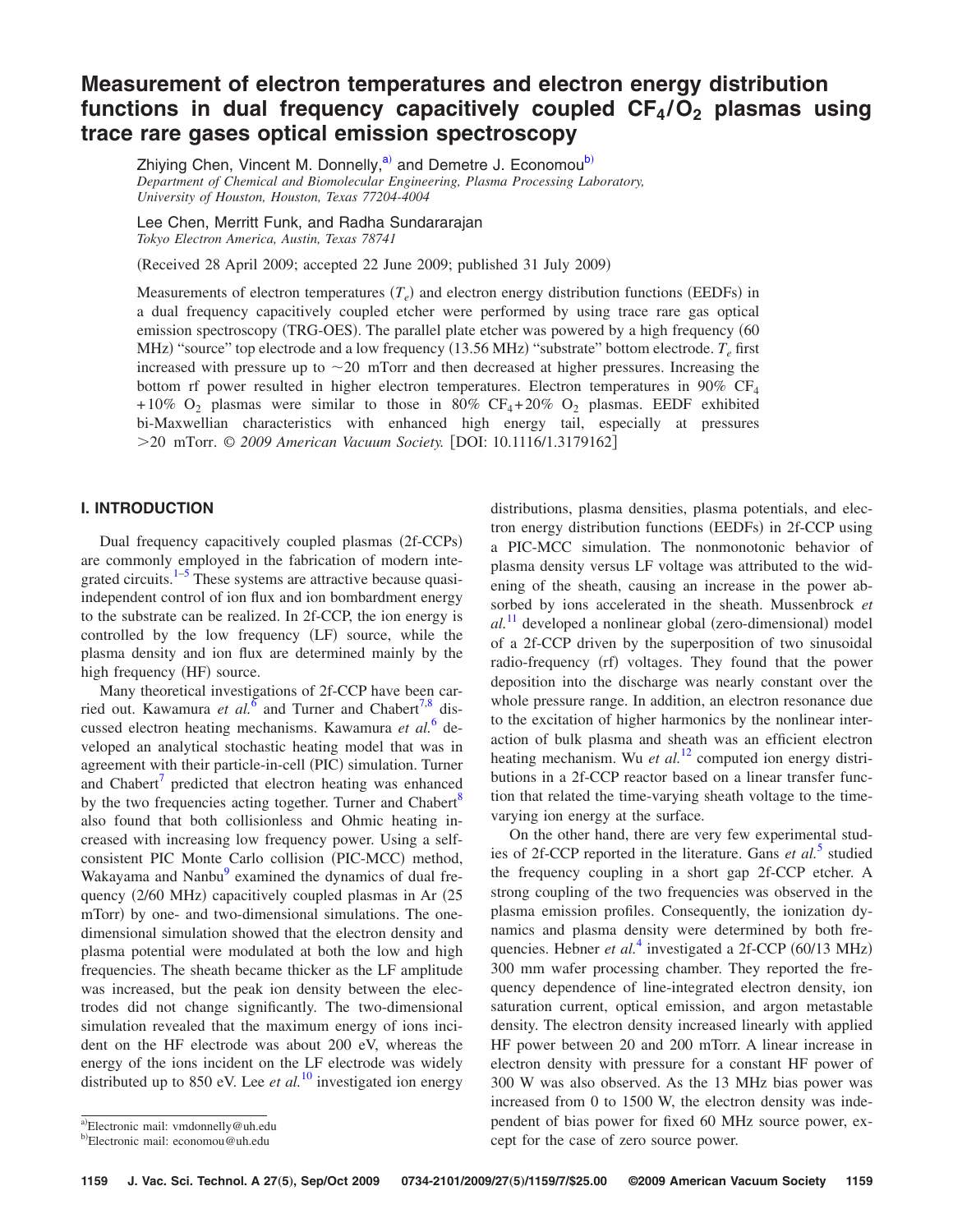<span id="page-1-0"></span>

FIG. 1. (a) Schematic diagram of the overall experimental setup. (b) Schematic diagram of the plasma chamber. Dashed lines show the region above the substrate electrode from which optical emission was collected.

The electron temperature  $(T_e)$ , or more generally the EEDF, determines the ionization, dissociation and excitation rates in a plasma, as well as the energy and flux of ions to the substrate. Therefore, accurate determination of  $T_e$  and the EEDF is important for understanding plasma behavior and optimizing plasma processes. In this work, measurements of  $T_e$  in  $CF_4/O_2$  plasmas generated in a 2f-CCP etcher are reported as a function of pressure, applied rf power, and  $O_2$ feed gas content. Trace rare gases optical emission spectroscopy (TRG-OES) was used to determine electron temperatures and derive approximate EEDF. Unlike the traditional Langmuir probe technique, TRG-OES is a nonintrusive method,<sup>13[,14](#page-6-11)</sup> based on a comparison of atomic emission intensities from trace amounts of rare gases added to the plasma) with intensities calculated from a model.

### **II. EXPERIMENT**

A schematic diagram of the experimental setup is shown in Fig. [1.](#page-1-0) The 2f-CCP parallel plate etcher had a top showerhead electrode powered at 60 MHz (source power) and a bottom substrate electrode powered at 13.56 MHz (bias power). In most experiments, the interelectrode gap *l* was 80 mm. In a few cases the gap was extended to values between  $l = 80$  and 195 mm. 80% CF<sub>4</sub>+20% O<sub>2</sub> or 90% CF<sub>4</sub> +10% O<sub>2</sub> (by volume) plasmas were ignited at pressures ranging from 4 to 200 mTorr, two different top rf powers  $(500$  and  $1000$  W), and four different bottom rf powers  $(0, 0)$ 100, 300, and 500 W). In all experiments, the total  $(CF<sub>4</sub>)$  $+O_2$ ) flow rate was 95 SCCM (SCCM denotes cubic centimeter per minute at STP).

Optical emission from  $CF_4/O_2$  plasmas was recorded by an Ocean Optics HR4000 spectrometer. The spectrometer had a spectral response in the 7350–9150 Å range. The spectral resolution was 1.6 Å with a 10  $\mu$ m entrance slit. The detector was a Toshiba TCD1304AP linear charge coupled device array (3648 pixels, pixel size:  $8 \times 200 \ \mu m^2$ ). Plasma induced emission was reflected by a mirror and focused onto the entrance slit of the spectrometer. Emission intensities were corrected for the relative response of the spectrometer and detector. Line-integrated emission was collected at a distance of  $d_{\text{OES}}=l-75$ mm above the bottom electrode as shown in Fig.  $1(b)$  $1(b)$ . In most of the measurements presented here,  $l = 80$  mm; consequently  $d_{\text{OES}} = 5$  mm.

TRG-OES measurements were performed by adding a small amount (5% by volume, i.e., 5 SCCM) of a mixture containing 40% Ne,  $20\%$  Ar,  $20\%$  Kr, and  $20\%$  Xe (by volume) to the  $CF_4/O_2$  feed gas. Details of electron temperature measurements by TRG-OES have been reported previously[.13](#page-6-10)[,14](#page-6-11) Briefly, optical emission intensities from the Paschen  $2p_x$  ( $x=1-10$ ) levels of Ar, Kr, and Xe were computed from a model, assuming a Maxwellian electron energy distribution, and then compared to the measured intensities. *Te* in the model was adjusted until the best match was obtained between the computed and observed relative emission intensities. Previous measurements in oxygen plasmas demonstrated that addition of the rare gas mixture did not significantly perturb the properties of the pure discharge.<sup>15</sup>

#### **III. RESULTS AND DISCUSSION**

## **A. Emission spectra**

Figure  $2(a)$  $2(a)$  shows an optical emission spectrum from a 100 mTorr 80%  $CF_4 + 20\%$  O<sub>2</sub> plasma with 1000 W top rf power and 500 W bottom rf power. Atomic fluorine (7399, 7426, 7552, 7573, 775, and 7800 Å) and atomic oxygen  $(7772 \text{ and } 8446 \text{ Å})$  emission lines are clearly observed. Other lines are from the TRG mixture. Figure  $2(b)$  $2(b)$  is a portion of Fig.  $2(a)$  $2(a)$  that includes several of the rare gas emission lines: Ar (8115 Å), Kr (8104, 8113, and 8190 Å), and Xe  $(8231 \text{ Å})$ . The intensities of these and other rare gas lines were used to determine the electron temperature, as listed in Table [I,](#page-2-1) and discussed below.

#### **B. Electron temperature**

In most of the prior application of the TRG-OES method for electron temperature measurements, the plasmas were inductively coupled. $13-15$  $13-15$  At some distance from the inductive coil, these plasmas tend to have an EEDF that is either Maxwellian or has suppressed high energy electron population relative to a Maxwellian. On the other hand, capacitively coupled plasmas at sufficiently low pressures and high rf voltages, as in the present study, can have EEDF that deviates substantially from a Maxwellian. For example, the population of high energy electrons can increase due to stochastic heating resulting from the expanding and contracting sheaths. This effect can be enhanced in dual frequency plasmas[.7,](#page-6-3)[8](#page-6-4) In addition, secondary electrons created by ion bombardment of the momentary cathode can accelerate to the full sheath potential (several hundred eV at the peak of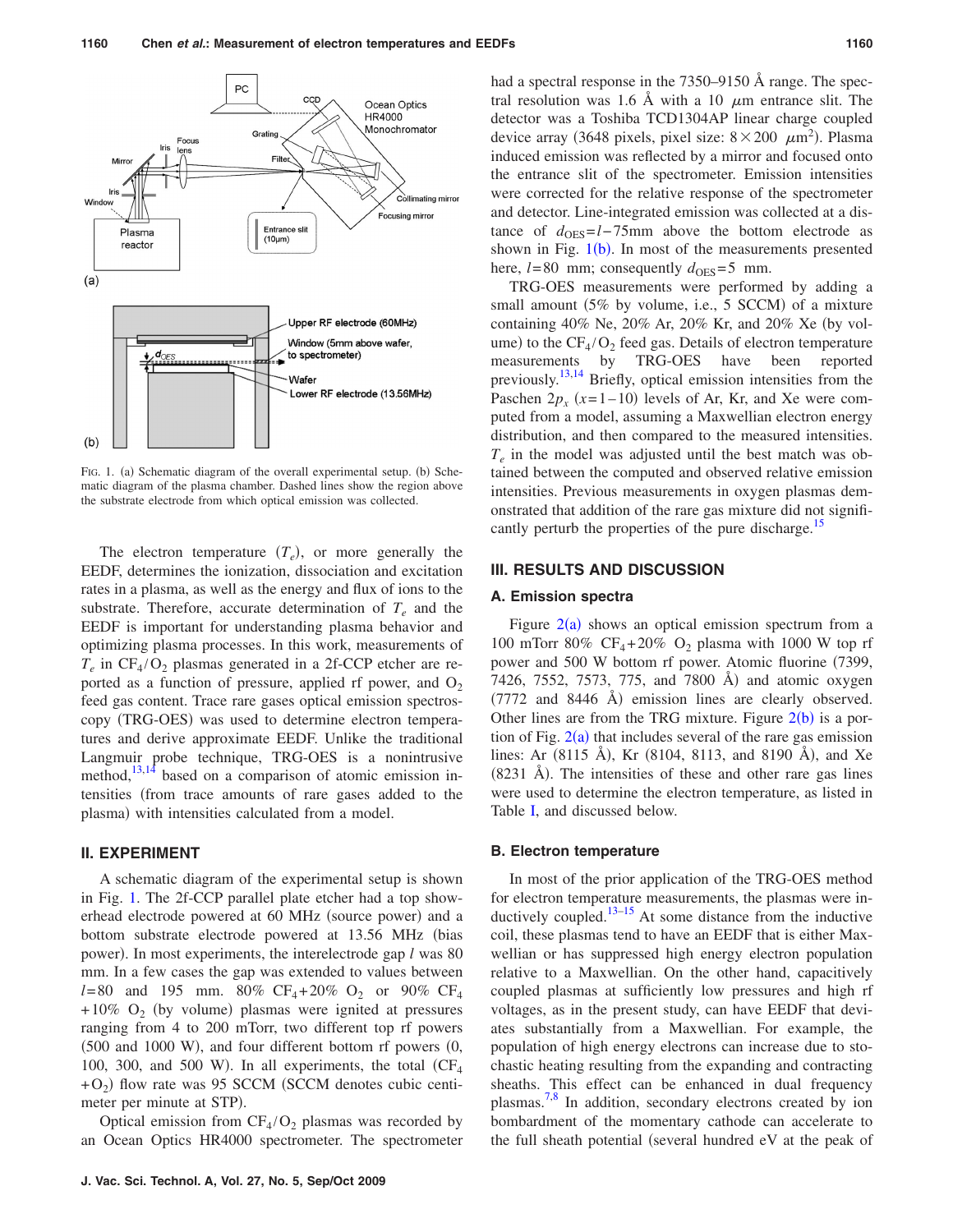<span id="page-2-0"></span>

FIG. 2. (a) Optical emission spectrum from a 100 mTorr 80% CF<sub>4</sub> +20% O<sub>2</sub> plasma with 1000 W top rf power and 500 W bottom rf power. (b) A portion of the spectrum in (a) that includes several rare gas emission lines

the applied rf voltage) and enter the plasma, creating a (usually small) population of very high energy electrons. Langmuir probes cannot detect these electrons, since they will be masked by a large positive ion current. Electrons with these

<span id="page-2-1"></span>TABLE I. Emitting levels and lines used to determine electron temperatures. The lines used to determine  $T_e$  and  $T_e^{\text{high}}$  (lines excited primarily from ground states) are shown by check  $(\checkmark)$  marks.

| Gas | State  | $\lambda_1$<br>$(\AA)$ | $\lambda_2$<br>$(\AA)$ | $T_e$        | $T_e^{\rm high}$ |
|-----|--------|------------------------|------------------------|--------------|------------------|
| Ar  | $2p_1$ | 7504                   |                        |              |                  |
|     | $2p_5$ | 7515                   |                        |              | ✓                |
|     | $2p_9$ | 8115                   |                        |              |                  |
|     | $2p_8$ | 8424                   | 8014                   | ✓            |                  |
|     | $2p_4$ | 8521                   | 7948                   |              |                  |
| Kr  | $2p_5$ | 7587                   |                        |              | J                |
|     | $2p_6$ | 7601                   | 8190                   |              |                  |
|     | $2p_1$ | 7685                   |                        |              |                  |
|     | $2p_7$ | 7694                   | 8298                   |              | ✓                |
|     | $2p_3$ | 7854                   |                        |              |                  |
|     | $2p_9$ | 8113                   |                        | $\checkmark$ |                  |
|     | $2p_4$ | 8509                   |                        | ✓            |                  |
| Xe  | $2p_6$ | 8232                   |                        | J            |                  |
|     | $2p_5$ | 8280                   |                        |              |                  |
|     | $2p_3$ | 8347                   |                        |              |                  |
|     | $2p_8$ | 8819                   |                        |              |                  |
|     | $2p_9$ | 9045                   |                        |              |                  |

<span id="page-2-2"></span>

FIG. 3. Electron temperature as a function of pressure in an 80% CF<sub>4</sub>  $+20\%$  O<sub>2</sub> plasma with 1000 W top rf power and 500 W bottom rf power. Values of electron temperature derived from all observable rare gas lines are compared with those (hereafter designated as  $T_e$ ) obtained with selected emission lines that minimize contributions from high energy electrons (>  $\sim$  40 eV).

high energies do excite optical emission, however, and so are folded into an electron "temperature" by a nonselective application of the TRG-OES method.

To minimize this complication, the set of 90 cross sections for electron impact excitation of the 10 Paschen 2*p* levels for Ar, Kr, and Xe from the ground state, the  ${}^{3}P_{0}$ metastable state, and the  ${}^{3}P_2$  metastable state was screened for those cross sections that are least sensitive to high energy electrons ( $>$   $\sim$  40 eV) relative to low energy electrons. This set of emission lines is denoted as  $T_e$  in Table [I.](#page-2-1)  $T_e$  derived from these lines represents an "average" electron temperature over the bulk of the EEDF with minimum contributions from any high energy secondaries.

Figure [3](#page-2-2) illustrates this effect. Electron temperatures in 80%  $CF_4 + 20\%$  O<sub>2</sub> plasmas (1000 W top power and 500 bottom power) using all TRG emission lines are compared with those obtained using selected emission lines  $(T_e$  in Table [I](#page-2-1)) with cross sections that are less sensitive to high energy electrons. Throughout the range of pressure, *Te* values derived using all emission lines are higher than  $T_e$  determined with the selected emission line set, presumably due at least in part to the contributions from high energy secondaries.

Since the discharge close to the substrate is the main focus in this study, most OES measurements were made along a line at a short distance  $(d_{\text{OES}}=5 \text{ mm})$  from the substrate. At the same time, it is important that the observation region does not include the plasma sheath, as this is a region of dramatically reduced electron density and increased electron energies, complicating the application of the TRG-OES method. To verify that the light collection region did not overlap with the sheath, some measurements were made as a function of distance from the bottom electrode  $(d_{OES})$  $=5-120$  mm). This was accomplished by moving the bottom electrode, thereby increasing the interelectrode gap from 80 to 195 mm. *Te* measurements as a function of gap are presented in Fig. [4,](#page-3-0) along with relative Ar 7504 Å emission intensities  $(I_{Ar})$ . There are no spikes in  $T_e$  nor precipitous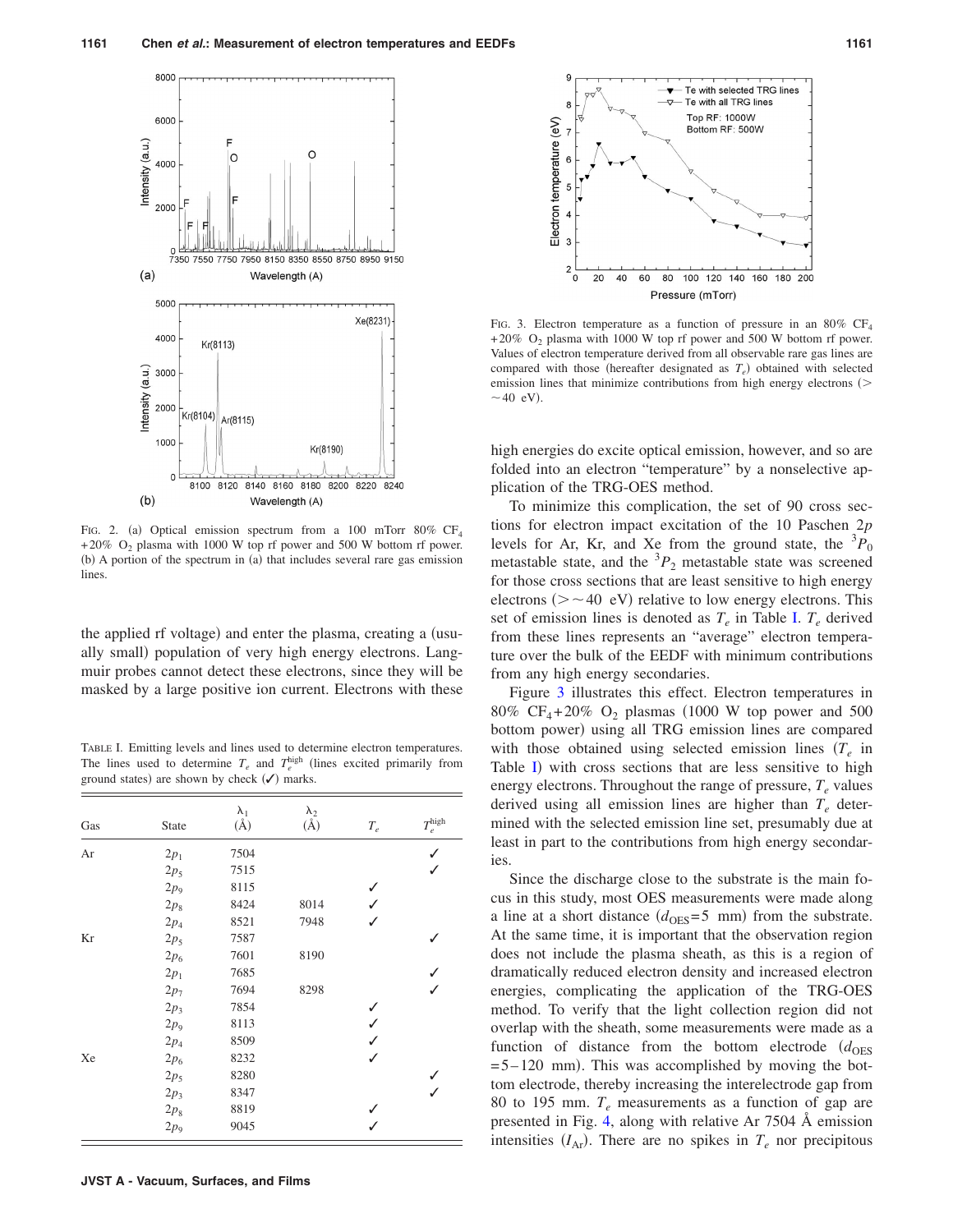<span id="page-3-0"></span>

FIG. 4. (Color online) (a) Electron temperature and (b) Ar 7504 Å emission intensity as a function of interelectrode gap in an 80%  $CF_4+20\%$  O<sub>2</sub> plasma with 500/500 W top/bottom rf powers and varying pressure.

drops in  $I_{\text{Ar}}$  that would indicate a significant encroachment into the sheath region at the smallest gap; hence all remaining measurements were done at a gap of 80 mm, corresponding to  $d_{\text{OES}}=5$  mm. A small, gradual falloff in  $T_e$  is evident in Fig. [4,](#page-3-0) as the characteristic length for electron diffusion increases at larger gaps. Similarly, the falloff in  $I_{Ar}$  near the electrode is small. At low pressures,  $I_{Ar}$  is nearly independent of gap, while at high pressures it falls off away from the electrode, most likely due to the small falloff in  $T_e$  (note that  $I_{\text{Ar}}$  is more sensitive to  $T_e$  at low  $T_e$ ).

 $T_e$  values in 80% CF<sub>4</sub>+20% O<sub>2</sub> plasmas were measured as a function of pressure and bottom (13.56 MHz) rf power at top  $(60 \text{ MHz})$  rf powers of  $1000 \text{ W}$  (Fig. [5](#page-3-1)) and  $500 \text{ W}$ (Fig. [6](#page-3-2)). Above 20 mTorr,  $T_e$  varies inversely with pressure, while below 20 mTorr,  $T_e$  decreases somewhat with decreasing pressure, especially with 500 W applied to the top electrode and at least 100 W power applied to the bottom electrode. Comparable sets of  $T_e$  measurements for 90% CF<sub>4</sub> +10% O<sub>2</sub> plasmas are presented in Figs. [7](#page-3-3) and [8,](#page-4-0) with 1000

<span id="page-3-2"></span>

FIG. 6. (Color online) Electron temperature as a function of pressure in an 80% CF<sub>4</sub>+20% O<sub>2</sub> plasma with 500 W top rf power and varying  $(0-500)$ W) bottom rf power.

and 500 W top rf powers, respectively. The  $T_e$  values and trends are very similar to the 80%  $CF_4 + 20\%$  O<sub>2</sub> plasma shown in Figs. [5](#page-3-1) and [6.](#page-3-2) Below  $\sim$ 70 mTorr,  $T_e$  in 90% CF<sub>4</sub>+10% O<sub>2</sub> plasmas are  $\sim$ 2%–10% higher than for 80% CF<sub>4</sub>+20% O<sub>2</sub> plasmas.

There are surprisingly few reports of electron temperatures (or EEDF) in  $CF_4$  CCP and none to our knowledge in  $CF_4/O_2$  CCP. The  $T_e$  values measured in the present study and reported by others are high relative to those in Ar CCP or generally in inductively coupled plasma reactors.<sup>16[–18](#page-6-14)</sup> Descoeudres *et al.*<sup>[19](#page-6-15)</sup> computed  $T_e$  values of 6 eV at 76 mTorr and 4.8 eV at 200 mTorr in a 13.56 MHz (single frequency) discharge with a gap of 4 cm. So *et al.*<sup>[20,](#page-6-16)[21](#page-6-17)</sup> modeled a 200 mTorr, 13.56 MHz  $CF_4$  CCP with a 2 cm gap and computed a  $T_e$  of 6 eV in the bulk plasma. The lower  $T_e$  values measured in the present study with power applied just to the upper electrode (single frequency discharge) could be due to the larger gap  $(8 \text{ vs } 2 \text{ cm})$  or the higher frequency  $(60 \text{ vs } 2 \text{ cm})$ 13.56 MHz) used in the present work.

Above 20 mTorr,  $T_e$  varies inversely with pressure (Figs. [5–](#page-3-1)[8](#page-4-0)), as required under the simplest of circumstances, when the need to balance electron generation and loss requires a smaller ionization rate constant (and hence a lower  $T_e$ ), to

<span id="page-3-1"></span>

FIG. 5. (Color online) Electron temperature as a function of pressure in an 80% CF<sub>4</sub>+20% O<sub>2</sub> plasma with 1000 W top rf power and varying  $(0-500)$ W) bottom rf power.

<span id="page-3-3"></span>

FIG. 7. (Color online) Electron temperature as a function of pressure in a 90% CF<sub>4</sub>+10%  $O_2$  plasma with 1000 W top rf power and varying (0–500) W) bottom rf power.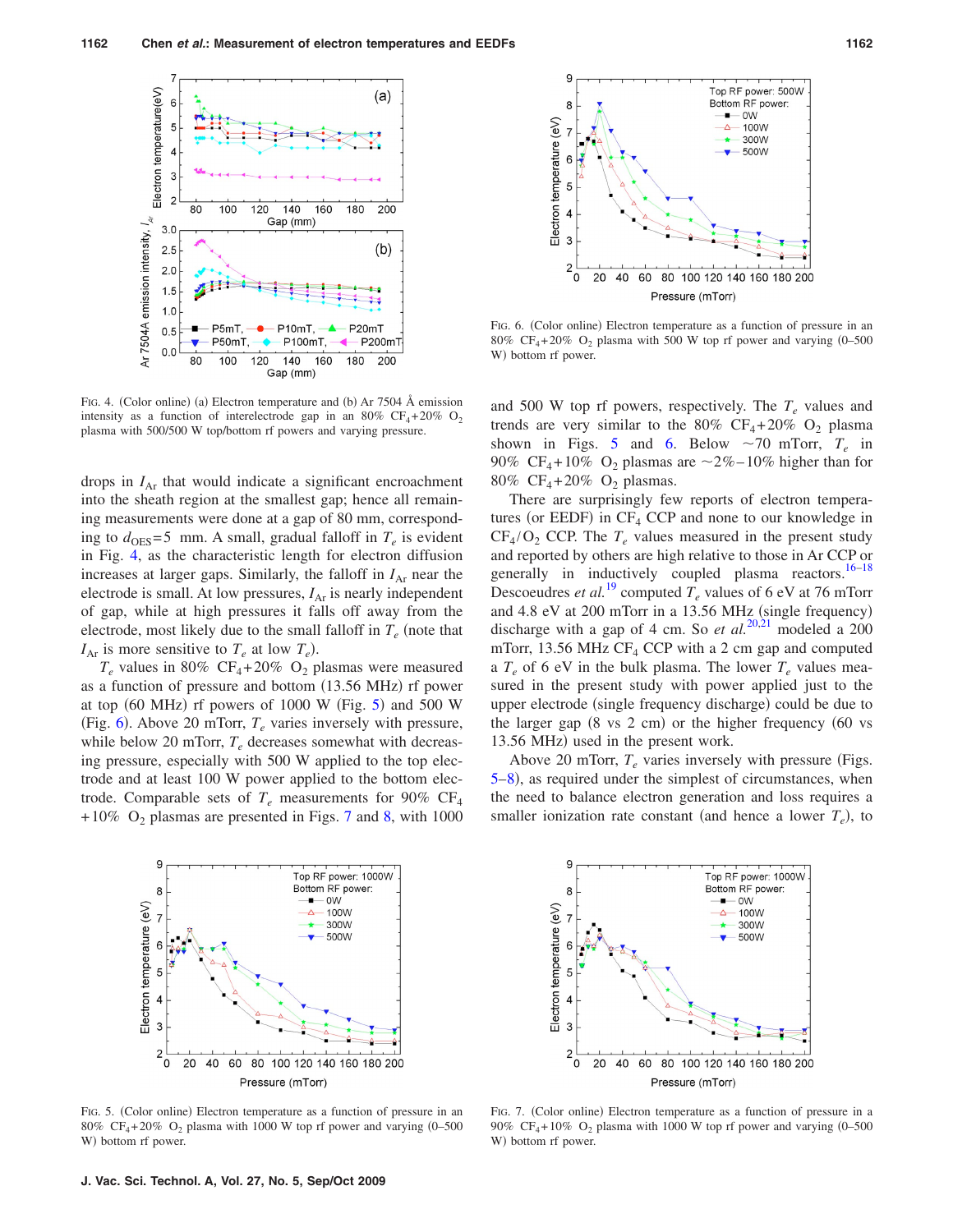<span id="page-4-0"></span>

FIG. 8. (Color online) Electron temperature as a function of pressure in a 90% CF<sub>4</sub>+10% O<sub>2</sub> plasma with 500 W top rf power and varying  $(0-500)$ W) bottom rf power.

compensate for the higher gas number density at higher pressure. Below 20 mTorr, Figs.  $5-8$  $5-8$  (particularly Figs. [6](#page-3-2) and 8 at lower top power) show that  $T_e$  generally decreases with decreasing pressure. This could be due to the electronegative nature of the  $CF_4/O_2$  plasma. The structure of an electronegative discharge is stratified, $^{22}$  consisting of a central electronegative core and an electropositive edge. This structure, however, can change as pressure and/or power vary. Denpoh and Nanbu $^{23}$  found through simulations that when the pressure decreased to 50 mTorr, a  $CF<sub>4</sub>$  CCP discharge changed from electronegative to electropositive. This transition was accompanied by a drastic increase in electron density (in excess of the negative ion density), a disappearance of the stratified structure, a lower bulk electric field, and a reduction in electron temperature, ascribed to much lower Joule heating in the bulk. Calculation by Franklin<sup>24</sup> illustrated that larger electronegativity corresponds to a higher  $T_e$ . Picard *et*  $al^{25}$  $al^{25}$  $al^{25}$  found that  $T_e$  rose from  $\sim$  3 to 9 eV as plasma electronegativity increased by going from an Ar CCP to a pure  $SF<sub>6</sub>$ CCP, accompanied by a 200-fold reduction in electron density at nearly constant positive ion density. Jauberteau *et al.* measured the ratio of negative ion density to electron density in a  $CF_4$  CCP and found that it increased with increasing pressure below 30 mTorr. $^{26}$  Based on these results, the behavior of  $T_e$  with pressure below 20 mTorr in the present study may be due to changes in the plasma electronegativity. As pressure increases and top rf power decreases, the plasma becomes progressively more electronegative, resulting in higher electron temperatures.

At pressures below 20 mTorr, the bottom power seems to have relatively little effect on  $T_e$ . Under these conditions, for levels that are mainly populated by electron impact excitation from the ground state (e.g., Ar  $2p_1$  at 7504 Å), the relative optical emission intensity divided by the rare gas partial pressure is a measure of relative electron density. Measurements of  $I_{Ar}/P_{Ar}$  (where  $P_{Ar}$  is the Ar partial pressure) are presented in Fig. [9.](#page-4-1) At a given pressure, the values are nearly independent of bottom power, indicating that this power has little effect on the electron density. The strong decrease in

<span id="page-4-1"></span>

FIG. 9. (Color online) Ratio of the relative Ar 7504 Å emission intensity to Ar partial pressure in an 80%  $CF_4 + 20\%$  O<sub>2</sub> plasma with 1000 W top rf power and varying (0-500 W) bottom rf power.

 $I_{Ar}/P_{Ar}$  with increasing pressure is also an indication that the plasma becomes increasingly electronegative.

At pressures above 20 mTorr, for a given top power of 500 or 1000 W, higher bottom electrode (low frequency) rf power results in higher  $T_e$  (Figs. [5](#page-3-1)[–8](#page-4-0)). This behavior may be explained by enhanced heating of electrons by the spatially oscillating sheath, with increasing low frequency voltage. Lee *et al.*<sup>[10](#page-6-6)</sup> simulated capacitively coupled single- and dual frequency (27/2 MHz) rf discharges and found that increasing the low frequency voltage also led to an increase in  $T_{\varepsilon}$ . Using a one-dimensional PIC-MCC simulation, Kim *et al.*<sup>[27](#page-6-23)</sup> similarly reported an increasing  $T_e$  with low frequency voltage in a 2f-CCP (27/2 MHz). Their results showed that the sheath width increased by increasing the low frequency voltage, accompanied by a decrease in plasma density. A thicker sheath enhances stochastic heating of electrons leading to higher electron temperature. The enhanced heating by the bottom electrode (low frequency) rf power at high pressures compared with little or no heating at low pressures can be explained by a reduction in electron density due to increased attachment at high pressure. This causes the sheath width to increase, which leads to an increase in the velocity of the periodic sheath expansion, which in turn causes enhanced stochastic electron heating.

#### **C. Electron energy distribution**

The electron temperatures reported above were calculated by TRG-OES based on the rare gas emission lines shown in Table [I](#page-2-1) under  $T_e$ , assuming a Maxwellian EEDF. However, notwithstanding the small population of very high energy secondary electrons, the EEDF in CCP reactors is frequently not Maxwellian. For example, a bi-Maxwellian distribution in Ar plasmas was observed as the gas pressure varied in the range of 70–400 mTorr, while a Druyvesteyn distribution was found above 500 mTorr.<sup>16</sup> CF<sub>4</sub> 2f-CCP (100/1 MHz) PIC simulations showed a bi-Maxwellian distribution at with 0–800 V on the LF electrode and 100 V on the HF electrode. $^{28}$  A simulation of 2f-CCP in Ar revealed that as the LF (2 MHz) current increased for a fixed HF (27 MHz) current, the EEDF changed from Druyvesteyn to bi-Maxwellian (in the absence of secondary electron emission) or Maxwell-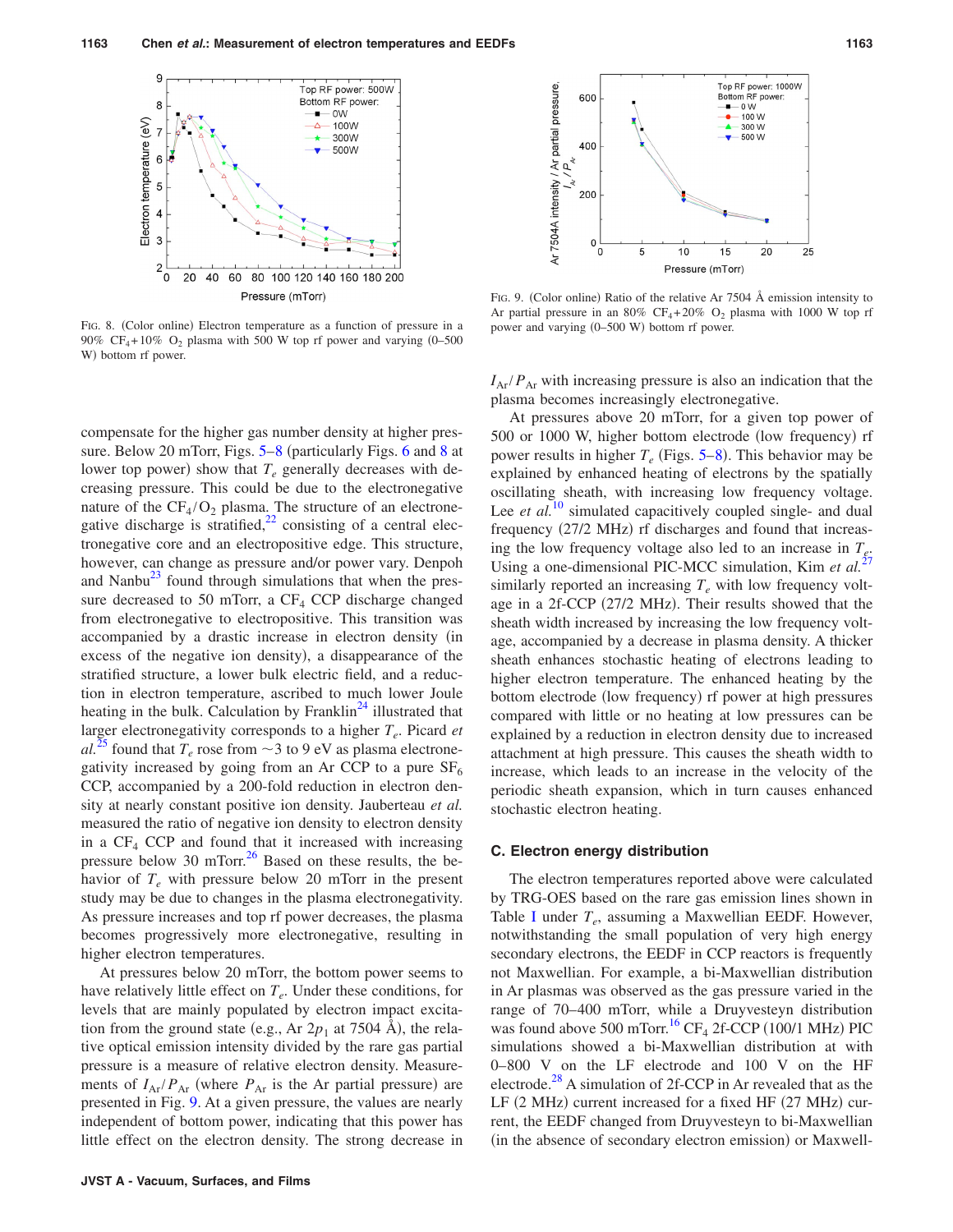<span id="page-5-0"></span>

FIG. 10. Electron temperatures as a function of pressure in an  $80\%$  CF<sub>4</sub> +20% O<sub>2</sub> plasma with 500 W top rf power and no bottom rf power. Squares:  $T_e$ , determined from the set of emission lines checked in Table [I;](#page-2-1) circles:  $T_e^{\text{high}}$ , determined from rare gas emission lines excited mostly from the ground states (also checked in Table [I](#page-2-1)).

ian type (in the presence of secondary electron emission), along with a significant drop in the effective electron temperature.<sup>29</sup> Under conditions such as described above, a single  $T_e$  is not adequate to describe the electron population.

A low-resolution EEDF can be obtained through further consideration of the contribution from higher energy electrons. An electron temperature  $T_e^{\text{high}}$  was determined by using the emission lines excited mostly from ground states, $30$ namely,  $2p_1$  for Ar (7504 Å) and Kr (7685 Å),  $2p_5$  for Ar (7515 Å), Kr (7587 Å), and Xe (8280 Å), 2 $p_7$  for Kr (7694) and 8298 Å), and  $2p_3$  for Xe (8347 Å) (see Table [I](#page-2-1)).  $T_e^{\text{high}}$ represents electron energies in the high energy portion of the EEDF,  $\sim$ 15–40 eV.  $T_e^{\text{high}}$  and  $T_e$  were combined to obtain approximate EEDF for  $CF_4/O_2$  plasmas in 2f-CCP.

Figure [10](#page-5-0) shows  $T_e^{\text{high}}$  and  $T_e$  as a function of pressure for a 80%  $CF_4 + 20\%$  O<sub>2</sub> plasma with 500 W top rf power and no bottom rf power. Below  $\sim$  20 mTorr,  $T_e^{\text{high}}$  is close to  $T_e$ . Above 20 mTorr,  $T_e^{\text{high}}$  is considerably higher than  $T_e$ , which implies a high energy tail in the EEDF. Figure [11](#page-5-1) shows  $T_e^{\text{high}}$ and  $T_e$  as a function of pressure for a 80% CF<sub>4</sub>+20% O<sub>2</sub>

<span id="page-5-1"></span>

FIG. 11. Electron temperatures as a function of pressure in an 80% CF<sub>4</sub>  $+20\%$  O<sub>2</sub> plasma with 500 W top rf power and 300 W bottom rf power. Squares:  $T_e$ , determined from the set of emission lines checked in Table [I;](#page-2-1) circles:  $T_e^{\text{high}}$ , determined from rare gas emission lines excited mostly from the ground states (also checked in Table [I](#page-2-1)).

<span id="page-5-2"></span>

FIG. 12. Approximate EEDF as a function of pressure in an 80% CF<sub>4</sub>  $+20\%$  O<sub>2</sub> plasma with 500 W top rf power and no bottom rf power. The EEDFs were constructed using the  $T_e^{\text{high}}$  and  $T_e$  values of Fig. [10.](#page-5-0)

plasma with 500 W top rf power and 300 W bottom rf power.  $T_e^{\text{high}}$  is higher than that in  $CF_4/O_2$  plasma with no bottom rf power (compare to Fig. [10](#page-5-0)). This indicates that there are more electrons in the high energy tail with 300 W bottom rf power compared to no bottom power. In low pressure capacitive discharges, stochastic heating is enhanced by dual fre-quency excitation.<sup>6[,7](#page-6-3)</sup> The high frequency motion generates stochastic heating while the low frequency motion enhances that heating by widening the sheath and transporting oscillating electrons to regions of lower plasma density, hence higher sheath velocity. This could explain the higher values of  $T_e^{\text{high}}$  when rf power is applied to the bottom electrode.

The  $T_e^{\text{high}}$  and  $T_e$  values of Fig. [10](#page-5-0) were then used to construct approximate EEDF. Figure [12](#page-5-2) shows such EEDF for a 80%  $CF_4 + 20\%$  O<sub>2</sub> plasma, with 500 W top rf power and no bottom power, as a function of pressure. The slopes of the two lines are equal to  $-1/T_e^{\text{high}}$  and  $-1/T_e$  in the high and low energy ranges, respectively. The end points of the lines correspond to the energy ranges for  $T_a^{\rm high}$  $(\sim 15-40 \text{ eV})$  and  $T_e$  ( $\sim 3-28 \text{ eV}$ ). Electrons within these ranges are responsible for 80% of the computed emission. These ranges were estimated from a procedure that was described previously. $30$ 

Below  $\sim$  20 mTorr the EEDF is approximately Maxwellian with a slightly enhanced tail. Above 20 mTorr, the EEDF exhibits a clear bi-Maxwellian character with enhanced high energy tail, which could be caused by the change in discharge characteristics and stochastic heating, as discussed above. Such bi-Maxwellian EEDF were predicted by a PIC-MCC simulation of a 2f-CCP  $CF_4$  discharge for pressures of 30 and 50 mTorr. $28$ 

#### **IV. SUMMARY AND CONCLUSIONS**

The electron temperature in dual frequency (60/13.56) MHz) capacitively coupled  $CF_4/O_2$  plasmas was determined as a function of pressure (4-200 mTorr) at different applied top  $(500 \text{ and } 1000 \text{ W})$  and bottom  $(0-500 \text{ W})$  rf powers and